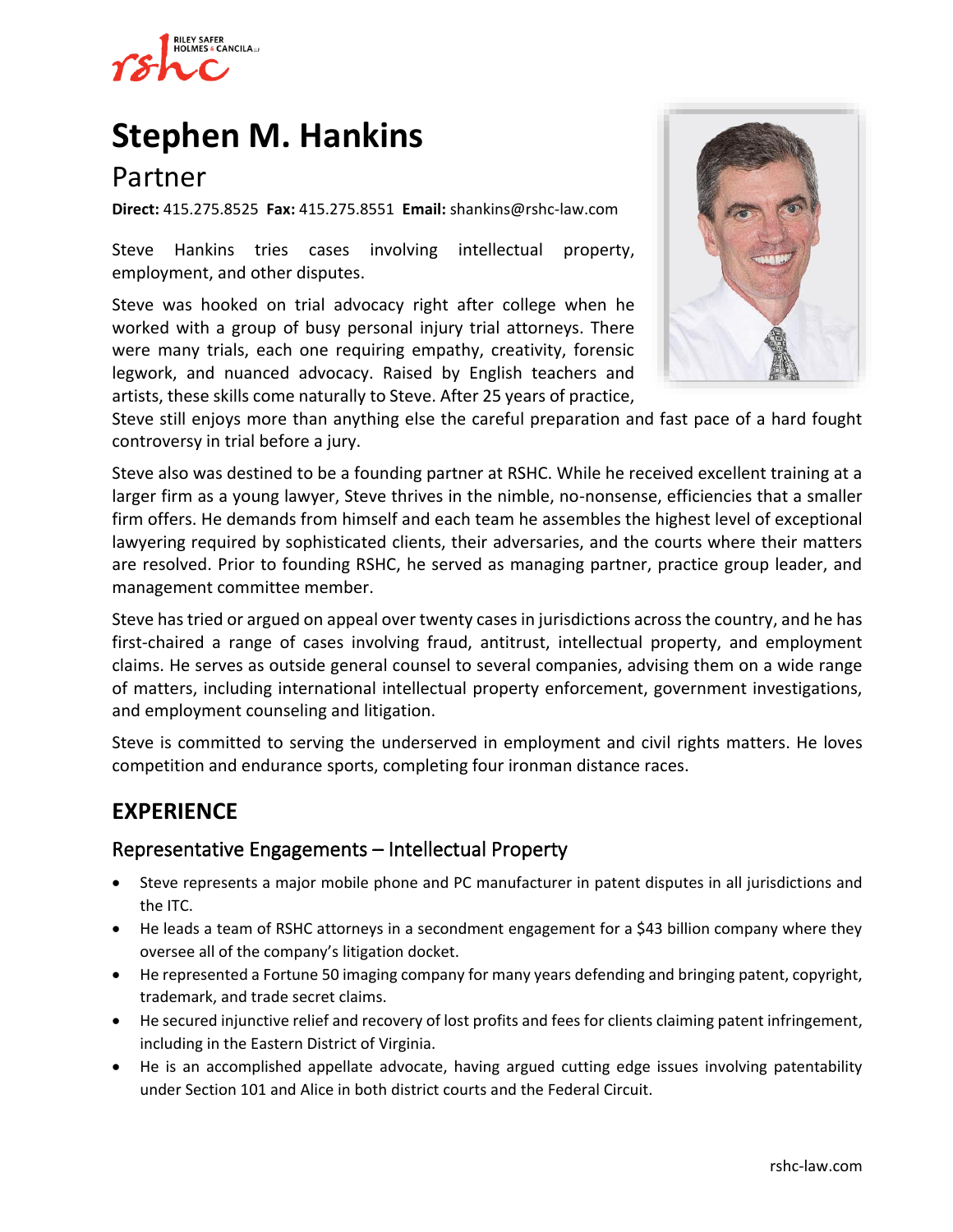

- Steve regularly represents clients in the medical device industry for patent litigation offensive and defensive – and for general counseling on portfolio management and strategies for assertion of IP rights in ways that maximize ROI.
- Steve has tried, arbitrated, or successfully resolved patent infringement matters in the pharmaceutical, heavy machinery, water filtration, computer device, computer method, and printing industries.
- Steve has successfully defended copyright cases involving software, motion pictures, and sales literature.
- Steve has successfully defended or brought claims of trademark infringement involving air filtration, credit cards, and the food industry.
- Combining his expertise for employment and IP law, Steve has defended or prosecuted a number of matters involving departing employees, including securing or opposing emergency injunctive relief.

#### Representative Engagements – Employment

- For over 20 years Steve has represented a multi-national Fortune 200 company defending all claims of discrimination and harassment, from wage and hour, to age, disability, religion, race, gender, and sexual orientation.
- For a number of clients, Steve has defended claims of wrongful discharge involving retaliation, whistleblowing, breach of contract, fraud, and unfair business practices. He handled the first cyberharassment/retaliation case in California in the 1990s.
- In labor matters, Steve has trained on avoidance strategies involving efforts to organize at his clients; he has represented organized employers when they are between bargaining agreements, and there is disruption requiring injunctive relief.
- Often able to resolve matters early, Steve's team has won on the pleadings or summary judgment phase claims of discrimination based on gender, disability, medical leave, and age.
- When unable to win the matter early, Steve's team either resolves the matter before trial or wins it at trial. For example, Steve secured a defense verdict and hung jury on claims of whistleblowing linked with price fixing. He won an arbitration of claims of fraud, beating an offer of settlement, and recovering costs for his client.
- Steve has arbitrated numerous matters brought pursuant to collective bargaining agreements and handled related Unfair Labor Practice claims.
- He has counseled and tried matters for clients contesting OSHA violations.
- He has argued appeals involving OSHA, discrimination, and NLRA claims.

## Representative Engagements – Other Litigation

- Steve has represented clients under government investigation for matters involving workplace safety, SEC rules and regulations, and the Foreign Corrupt Practices Act.
- He has represented individuals bringing and defending claims relating to their employment and involvement in compliance investigations, including in house attorney whistleblowers.
- He has tried to successful resolution matters involving construction defect, personal injury, toxic tort, and premises as well as product liability claims.
- He is frequently asked to represent clients in fraud, unfair competition, and antitrust disputes often related to other claims of wrongful discharge (employment) or infringement/theft (IP).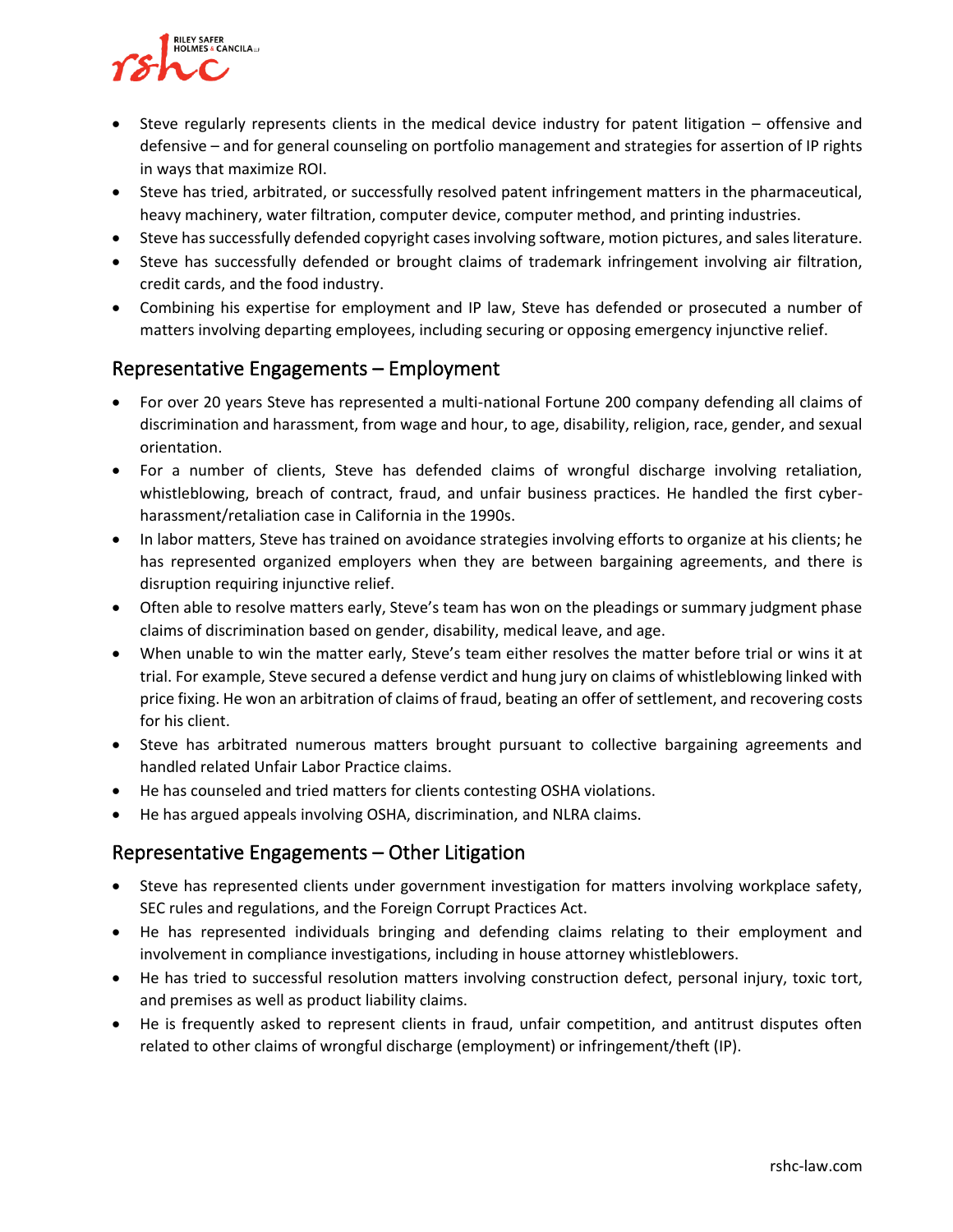

# **CREDENTIALS**

## Education

University of California - Davis - School of Law, J.D., 1991, *highest honors, Order of the Coif*, Articles Editor, *U.C. Davis Law Review* (1990-1991) Vassar College, B.A., English and Art History, 1985

#### Bar Admissions

California

- U.S. Supreme Court
- U.S. Court of Appeals for the Ninth Circuit
- U.S. Court of Appeals for the Federal Circuit
- U.S. District Court for the Central District of California
- U.S. District Court for the Eastern District of California
- U.S. District Court for the Northern District of California
- U.S. District Court for the Southern District of California
- U.S. District Court for the Northern District of Illinois
- U.S. District Court for the Eastern District of Texas
- U.S. District Court for the Western District of Texas

### Professional Memberships

Bar Association of San Francisco Barristers Club Securities and Antitrust Committee, Past Chair Federal Bar Association Section of Intellectual Property and Communications Law Intellectual Property Owners Association San Francisco Bay Area Intellectual Property American Inn of Court State Bar of California Section of Intellectual Property Law

#### Teaching Appointments

Adjunct Professor of Law, University of California, San Francisco – Hastings College of the Law, Intellectual Property Law (Spring 2019)

#### Honors & Awards

Top 500 Employment Lawyers in America, *Lawdragon* (2020-2021) Litigation Counsel of America, Fellow (2019) Top Rated Litigators, *Martindale-Hubbell and ALM* (2018-2021) IP Star, *Managing Intellectual Property Magazine* (2015, 2016) Northern California Super Lawyers, *Thomson Reuters* (2013-2016, 2020-2021) IP Star Euromoney Managing Intellectual Property Magazine, *Euromoney Institutional Investor* (2013, 2014) Peer Reviewed AV® Preeminent™, *Martindale-Hubbell* (Since 2002)